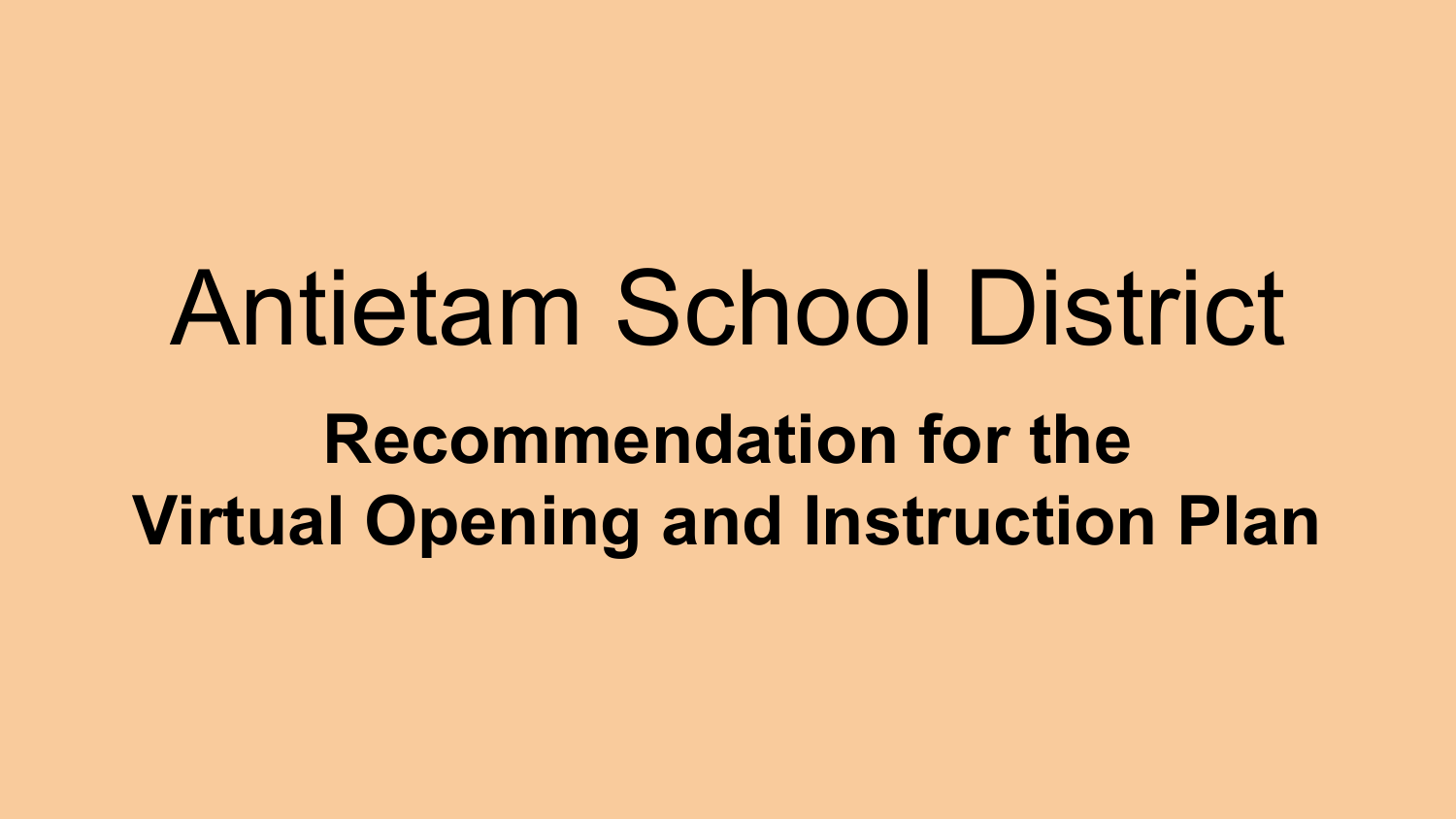### **Common Use Terms:**

In the interest of everyone "speaking the same language" we want to just review some of the terms you may hear throughout this presentation.

- **Asynchronous Learning**: materials such as videos and assignments are posted for student to access for learning. Students have freedom as to when they conduct their learning and how quickly they move through it.
- **● Synchronous Learning**: instruction is offered in real-time through virtual conferencing. The teacher is providing instruction to students just virtually.
- **● Home School:** The parent conducts all instruction for the students at home.
- **● Cyber Charter School:** Students are no longer Antietam School District students. Instruction is delivered primarily asynchronously and the parent is expected to serve as the learning moderator for the student. The district incurs a cost ranging from \$13,000 - \$30,000 for each student which negatively impacts district property taxes.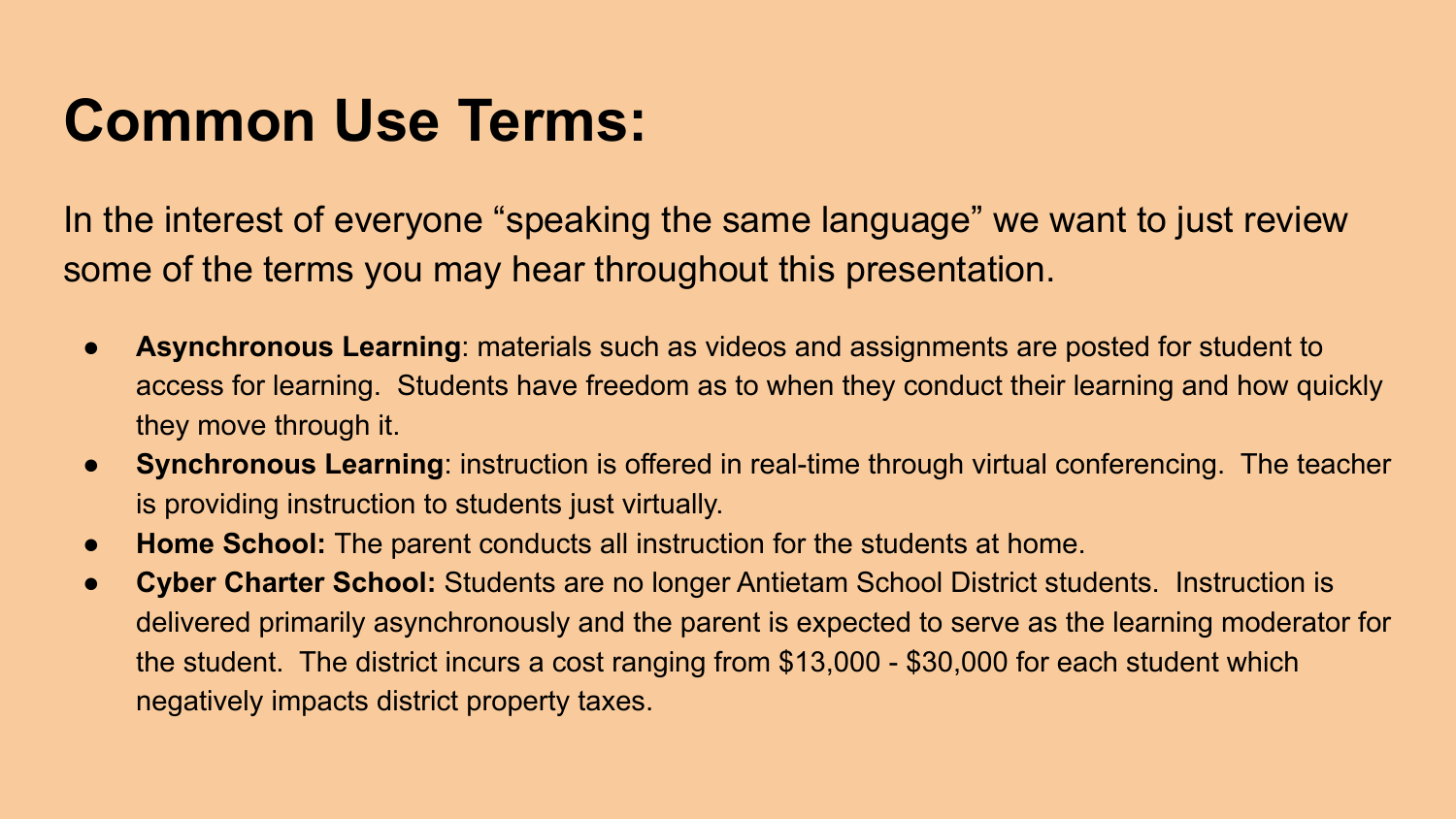#### **Commonly Used Terms**

In the interest of everyone "speaking the same language" we want to just review some of the terms you may hear throughout this presentation.

- **Antietam Virtual Academy:** A fully asynchronous learning environment offered by the Antietam School District. This is accomplished through a 3rd party provider (EdGenuity) and incurs a cost to the district for each student (approximately \$3,500). The program was intended to offer students seeking a cyber option under "normal" conditions the chance to do so and still be an Antietam student.
- **● Full Virtual Instruction:** Intended to be synchronous virtual instruction provided by your Antietam students' teachers that they will see when the district is able to return to any face-to-face instruction. The synchronous and Antietam staff aspects are what separates this from AVA in the current environment.
- **● Hybrid Instruction:** A mix of face-to-face instruction and virtual instruction that involves students splitting time between the two modalities on a regular basis.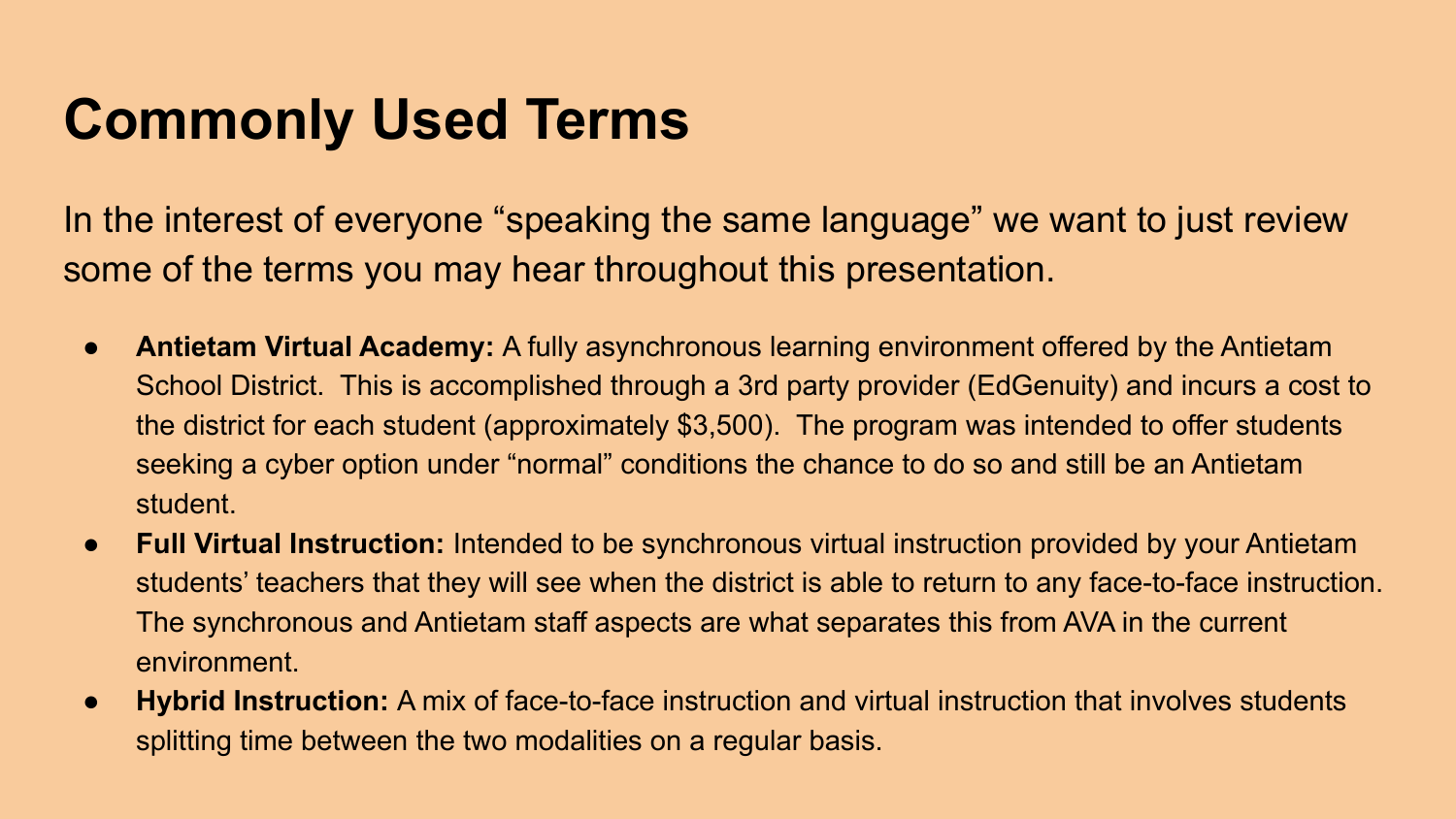# **We are proposing opening the 2020-2021 School Year using a virtual format for several reasons:**

- 1. The PCCD grant was created to fund protective equipment, cleaning supplies and other health and safety items. The money was supposed to be disbursed to the districts by July 15th - this did NOT take place. Permission to order the items on our grant was not provided until July 28
- 2. We will not be able to ensure the health and safety of students and staff without all of these items in place prior to opening.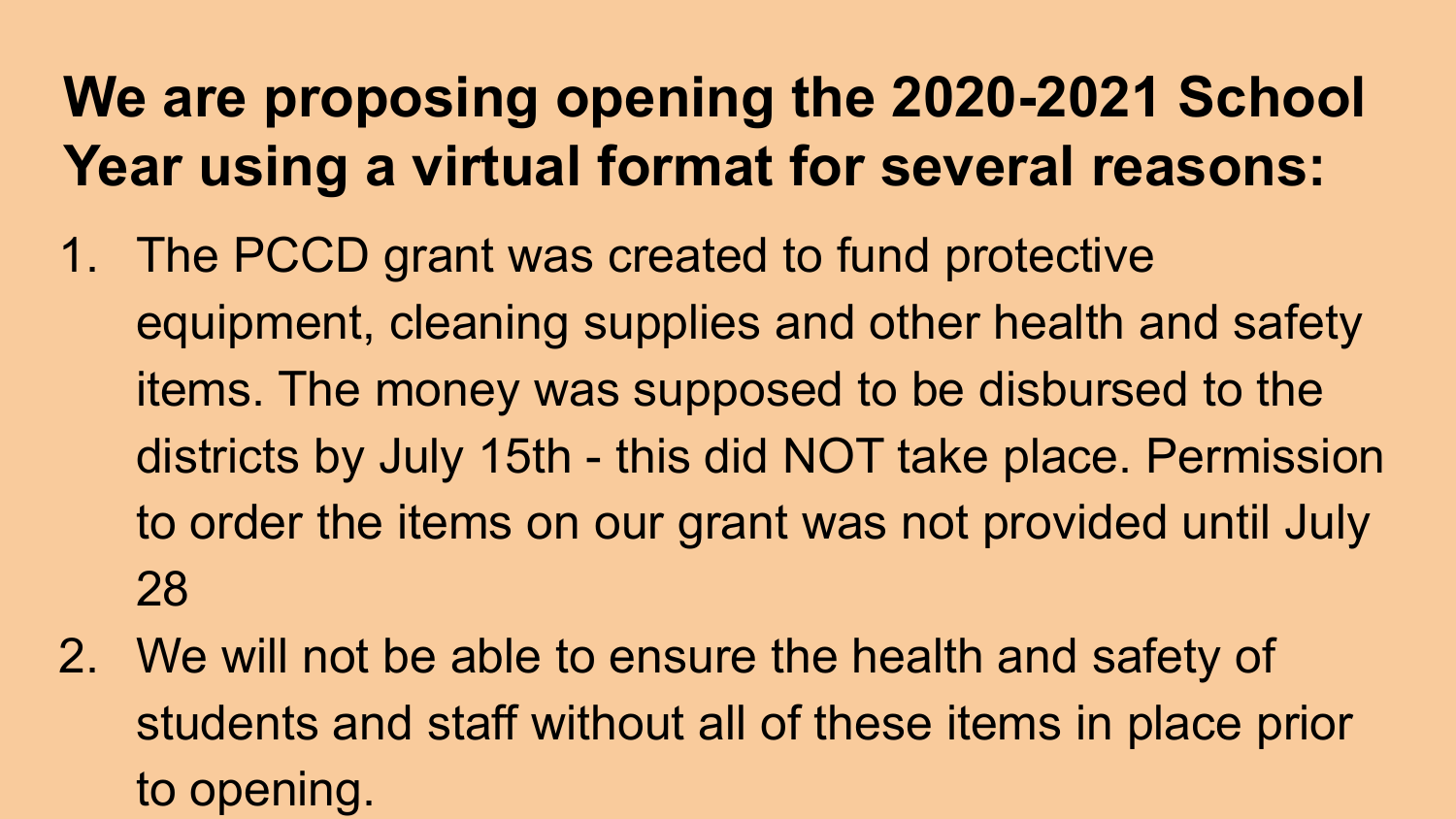In addition, many of our families are concerned about sending their students to the buildings right now.

This is evidenced by our large increase in AVA applications over the past few weeks.

We currently have 120 students enrolled in our AVA program, of which 100 are new enrollees.

As of now, if we open virtually, at least 62 students will return from AVA and this number of returning students will probably increase.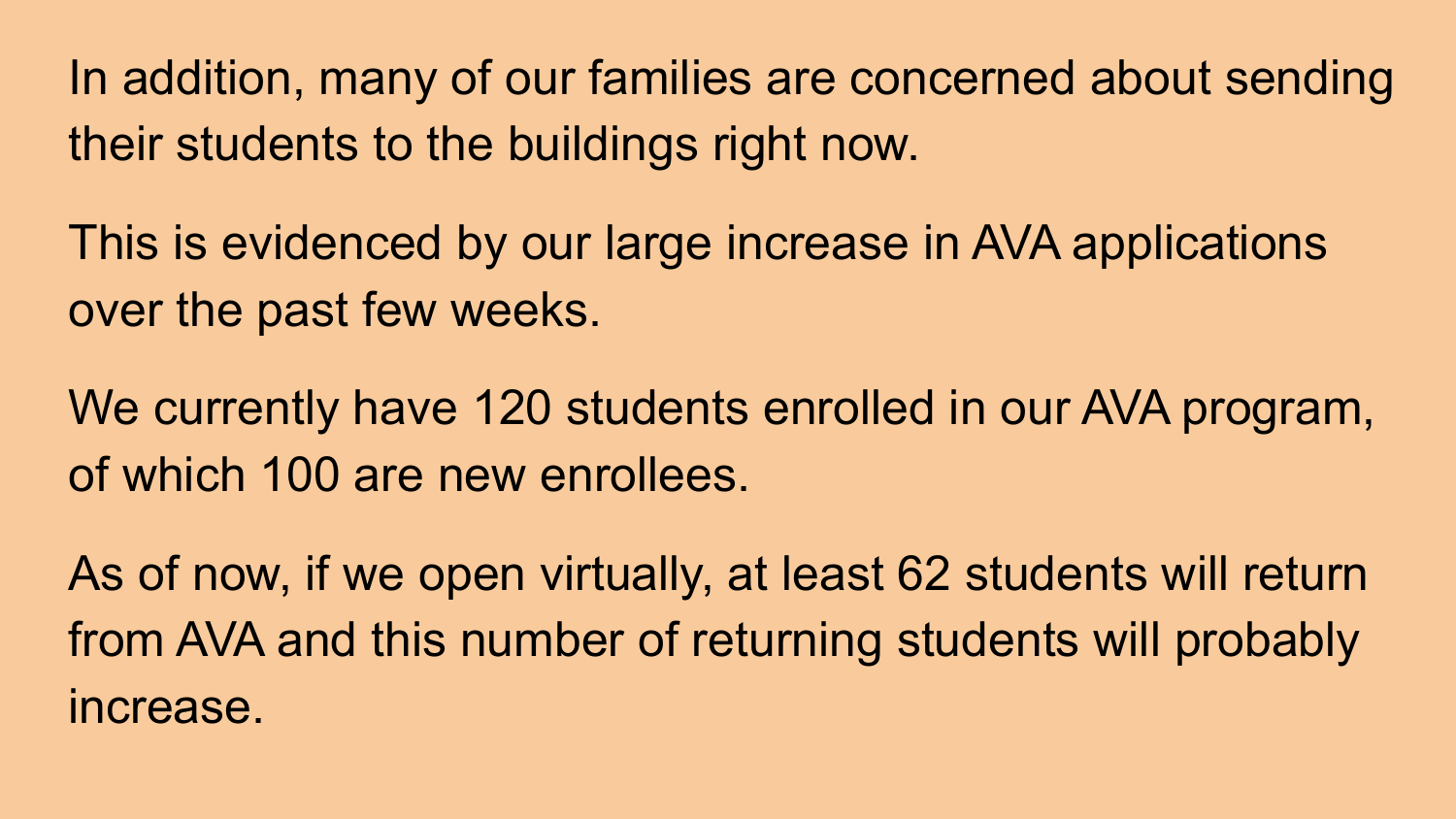#### **Additional Concerns:**

Staffing- in the event staff members are ill, or need to be quarantined, we will have difficulty filling in with substitutes due to an already existing shortage. Virtual instruction allows students to continue moving forward with lessons and assignments.

Classroom Environment- we would not be able to implement small group instruction and an environment of open discussions, collaboration and other best practices due to all of the health and safety precautions.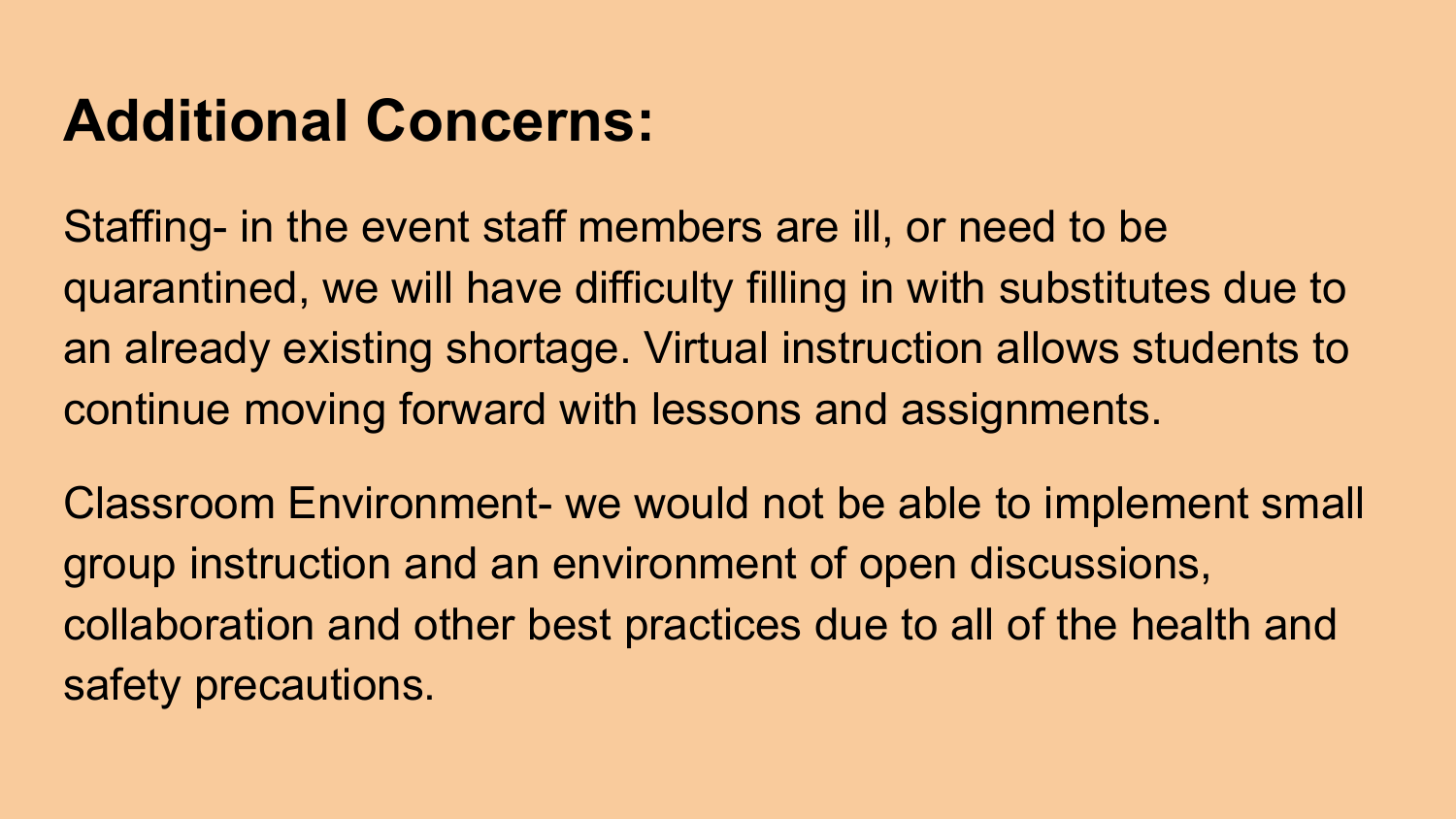# **Antietam Virtual Reopening vs. AVA:**

Our **virtual reopening** this school year automatically includes all students registered in the Antietam School District. Classes will be taught by your student's Antietam teachers, just as if they were face to face in the building.

**AVA** is our virtual cyber academy which runs throughout every school year and has been in operation for the past 3 years. Students who do not want to, or are unable to, attend classes in the building register for courses through AVA by setting up an appointment with Mr. Williams. We use a platform called Edgenuity and teachers assigned to monitor the program are employees of Edgenuity.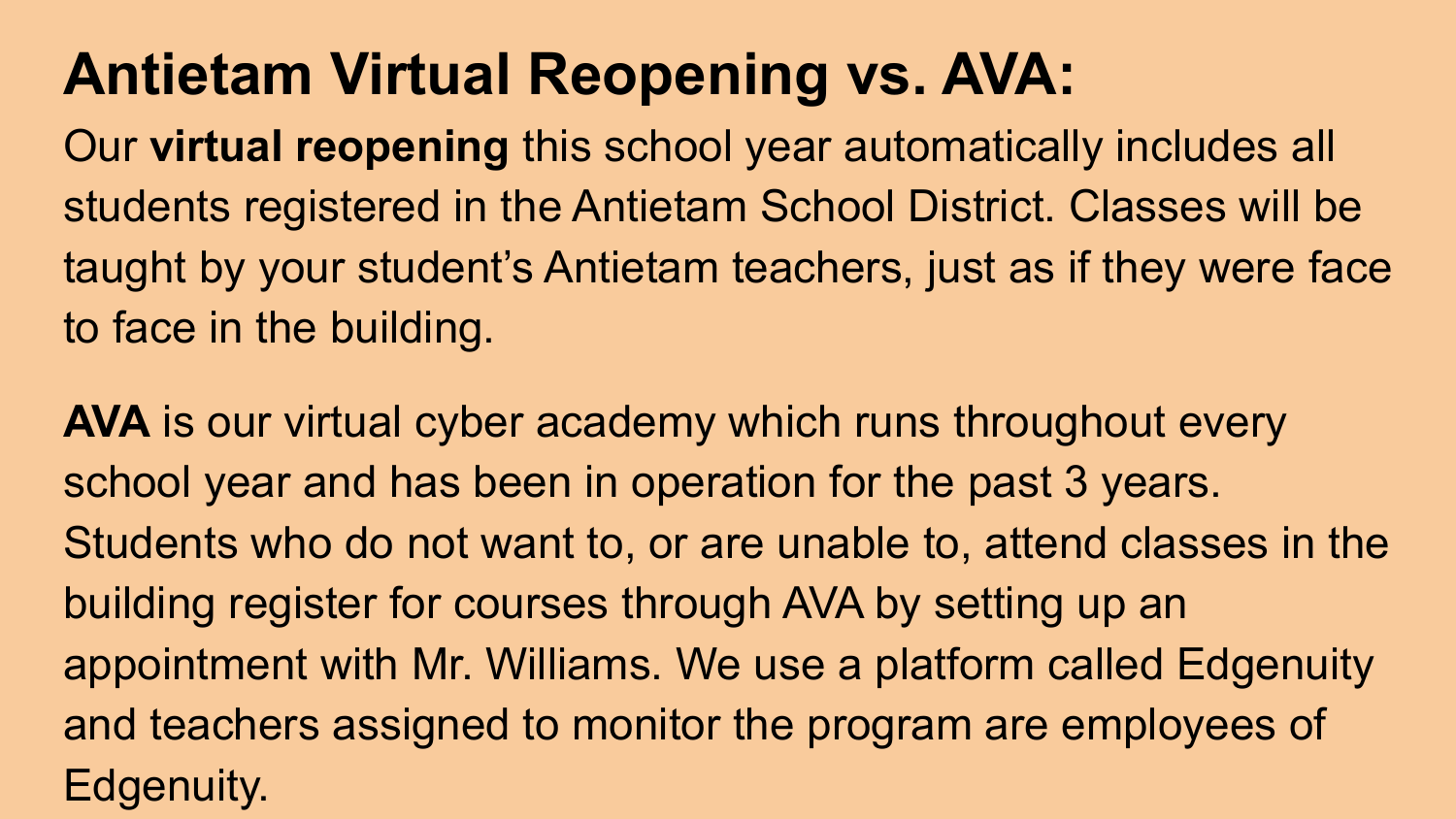### **Mode of Instruction:**

**MSHS-** Instruction will be provided virtually in a synchronous (live) manner. Recordings of instruction will be available for students who miss the class session (asynchronous)

**MPEC-** Instruction will be provided virtually with Math, English Language Arts, Specials being provided in a synchronous (live) manner. Recordings of instruction will be available for students who miss the class session (asynchronous). Social Studies & Science will be synchronous or asynchronous.

**MPPC-** Instruction will be provided virtually with Math and English Language Arts being provided in a synchronous (live) manner. Asynchronous (recorded) options will be available for all whole group lessons.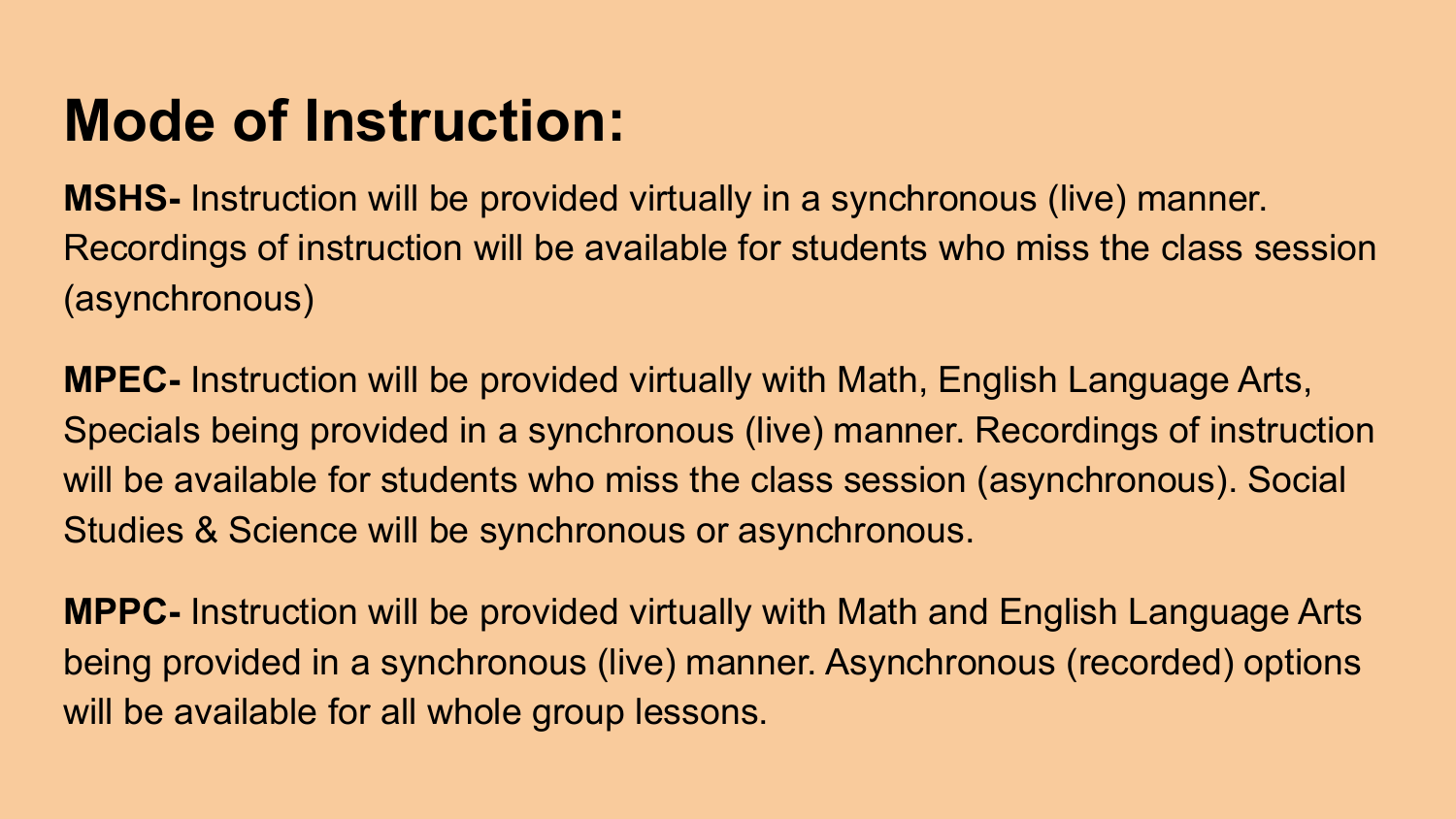#### **The School Week (Monday-Friday following the School Calendar)** *Building office hours will be posted.*

**MSHS-** The school day will be from 8:00AM-1:45PM. Teacher virtual office hours will be from 2:00PM-3:00PM every afternoon.

**MPEC-** The school day will be from 8:30-1:35PM. Small groups and teacher virtual office hours will be from 1:45-3:15PM.

**MPPC-** The school day will be from 8:30- 2:00PM. Extra Support and teacher virtual office hours will be from 2:05 - 3:15PM.

Some students who receive specialized services may be in the building from 9-12:00 every day depending on individual needs.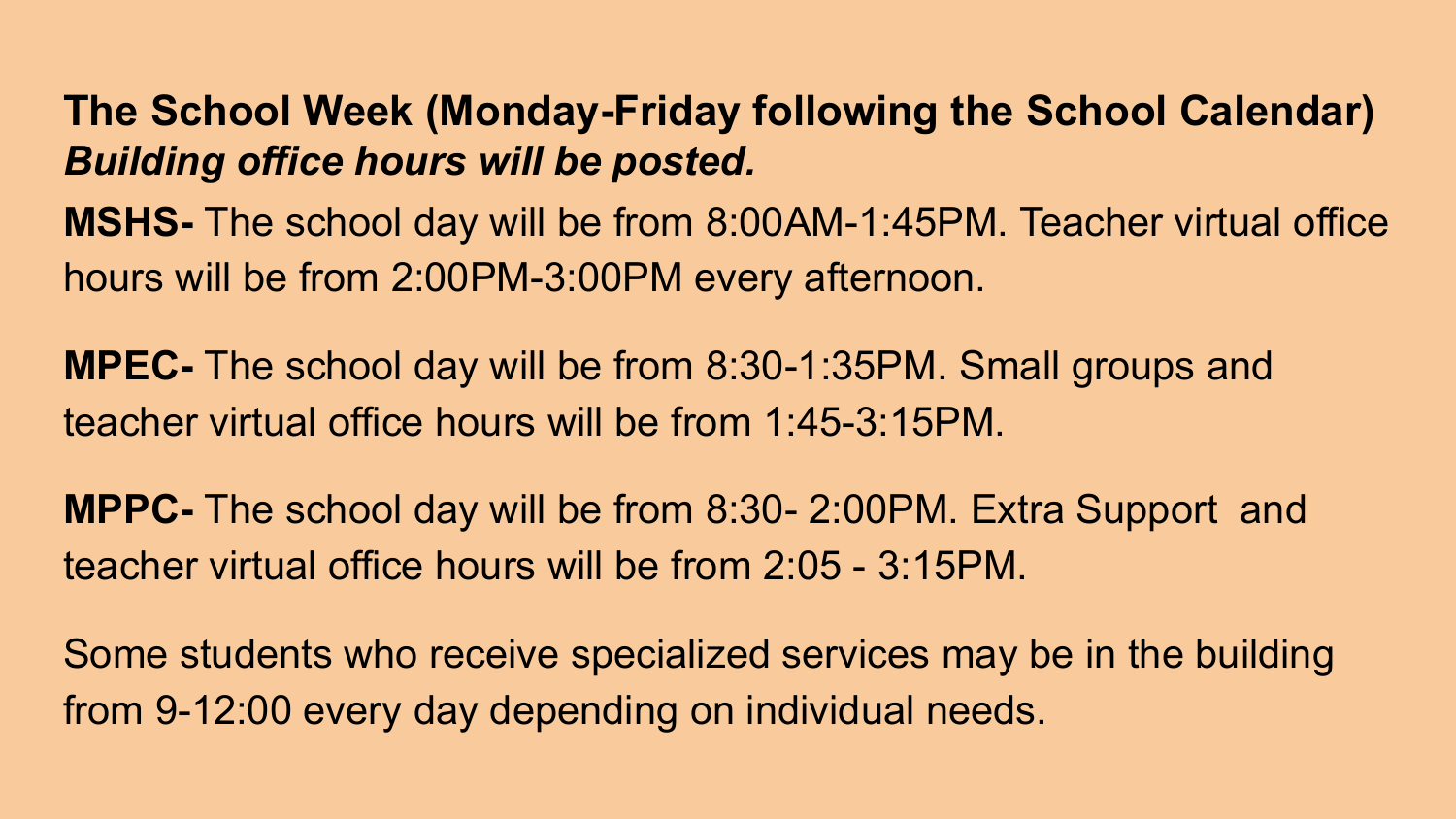**Attendance:** Attendance practices will follow the established state and district guidelines

**MSHS-** Attendance in daily class sessions is mandatory; it will be taken each period.

**MPEC-** Attendance will be taken each day.

**MPPC-** Attendance will be taken each day.

Students who miss a school day will need to provide an excuse note to their building office- we will follow the state guidelines with respect to reporting absences. Parents need to contact their building principal for specific cases.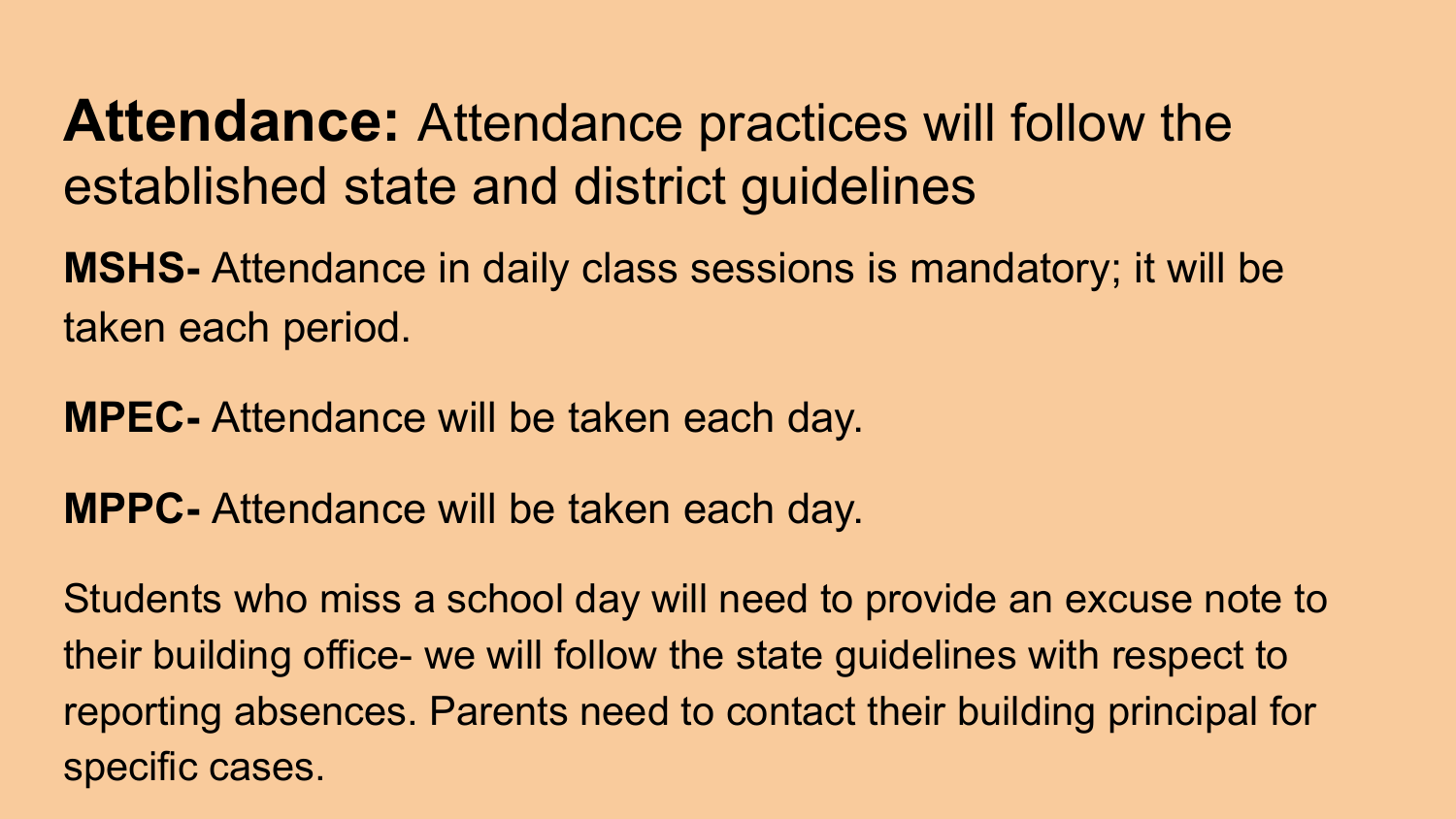### **Structure of the School Day:**

**MSHS**- The day will have 8 periods, each will be 35 minutes long. There will be a 5 minute break between periods and a scheduled 30 minute lunch. Student schedules are available on Skyward through Family Access portal. We will share information about BCTC as soon as it becomes available.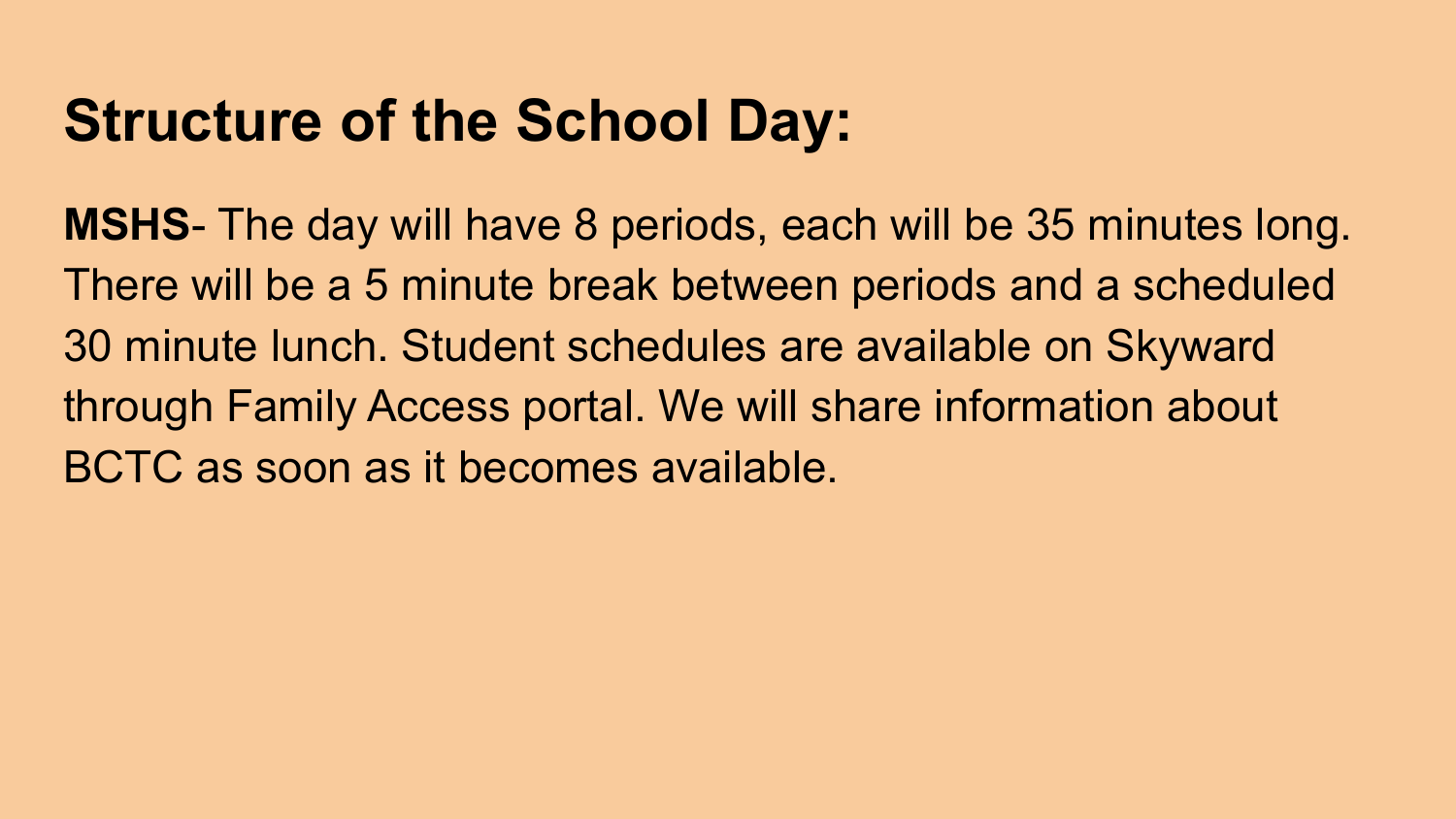### **Structure of the School Day:**

**MPEC-** The day will have 8 periods, each will be 30 minutes long. There will be a 5 minute break between periods and a scheduled 30 minute lunch.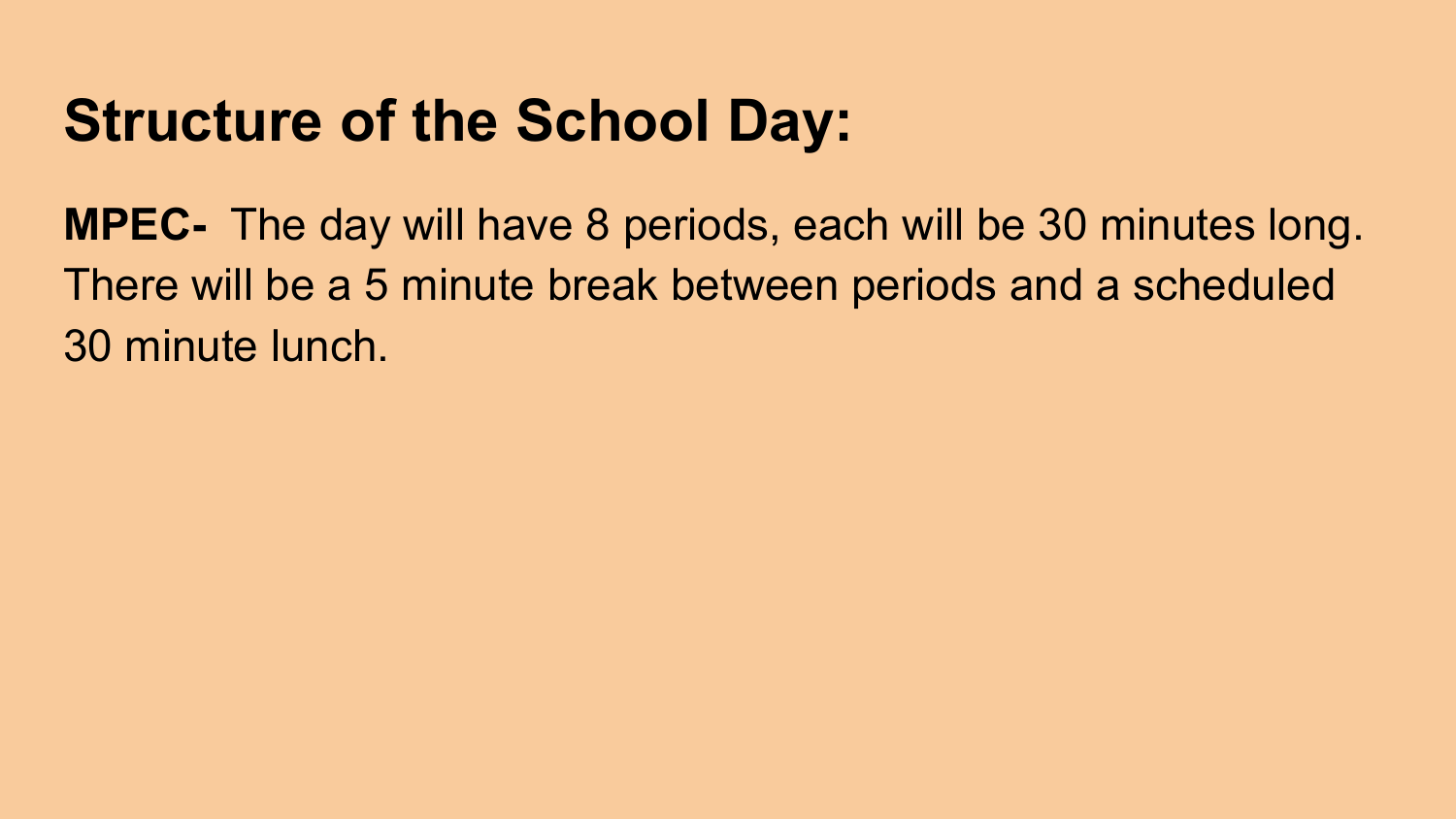#### **Structure of the School Day:**

**MPPC-** The day will have a Consistent Structured Schedule that allows for Live and Taped Lessons with a support Block at the end of the day. There will be a 15 minute break at 9:45AM and a scheduled 30 minute lunch at 11:20AM.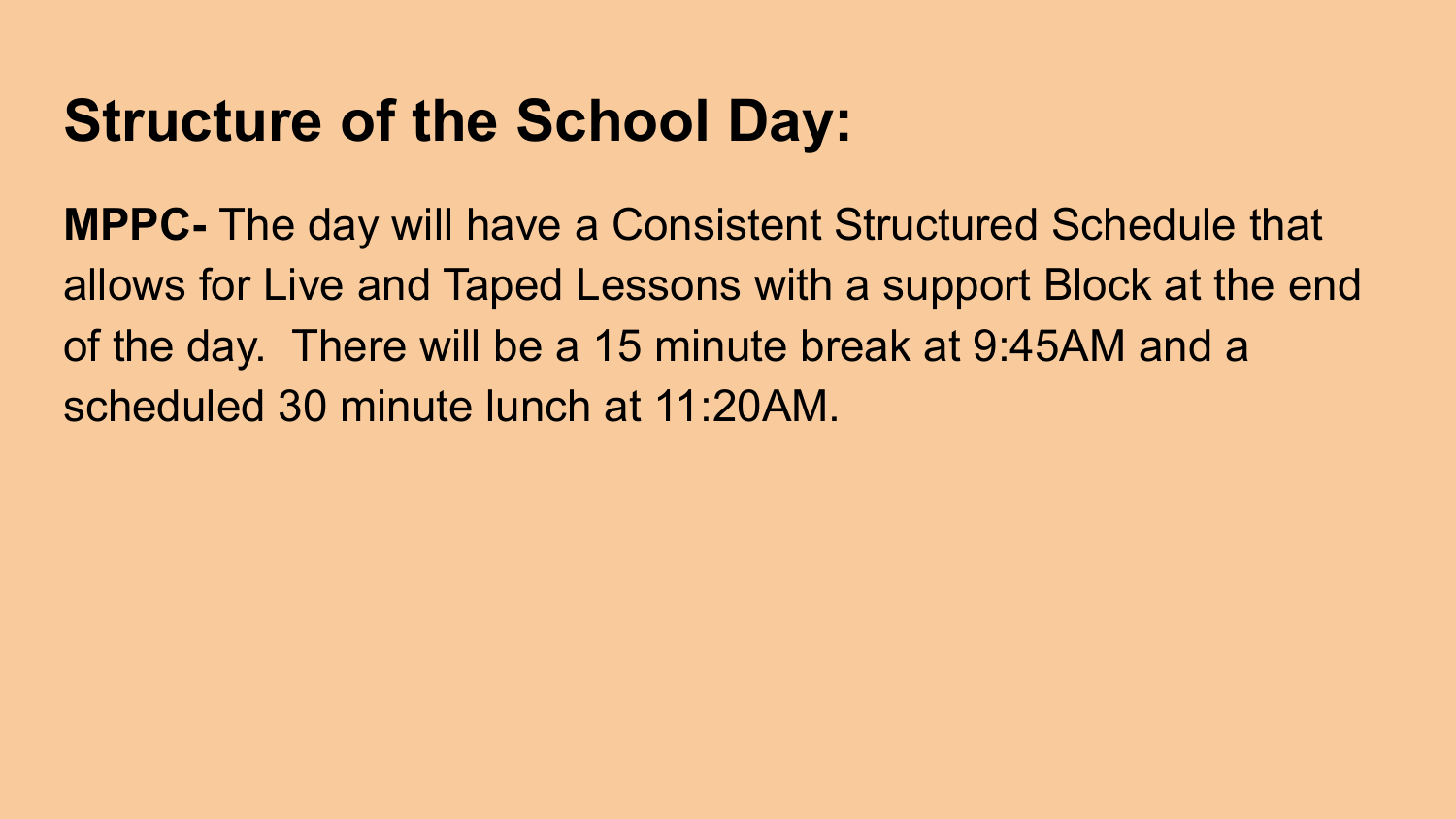### **Assessments and Grading:**

**MSHS-** Per individual teacher's course work- similar to face to face structure. Expectations will be shared with students and parents during first week of school.

**MPEC-** Marking guidelines will be created and shared by the team.

**MPPC-** Scoring guidelines will be provided for Math, Fundations, Writing and Reading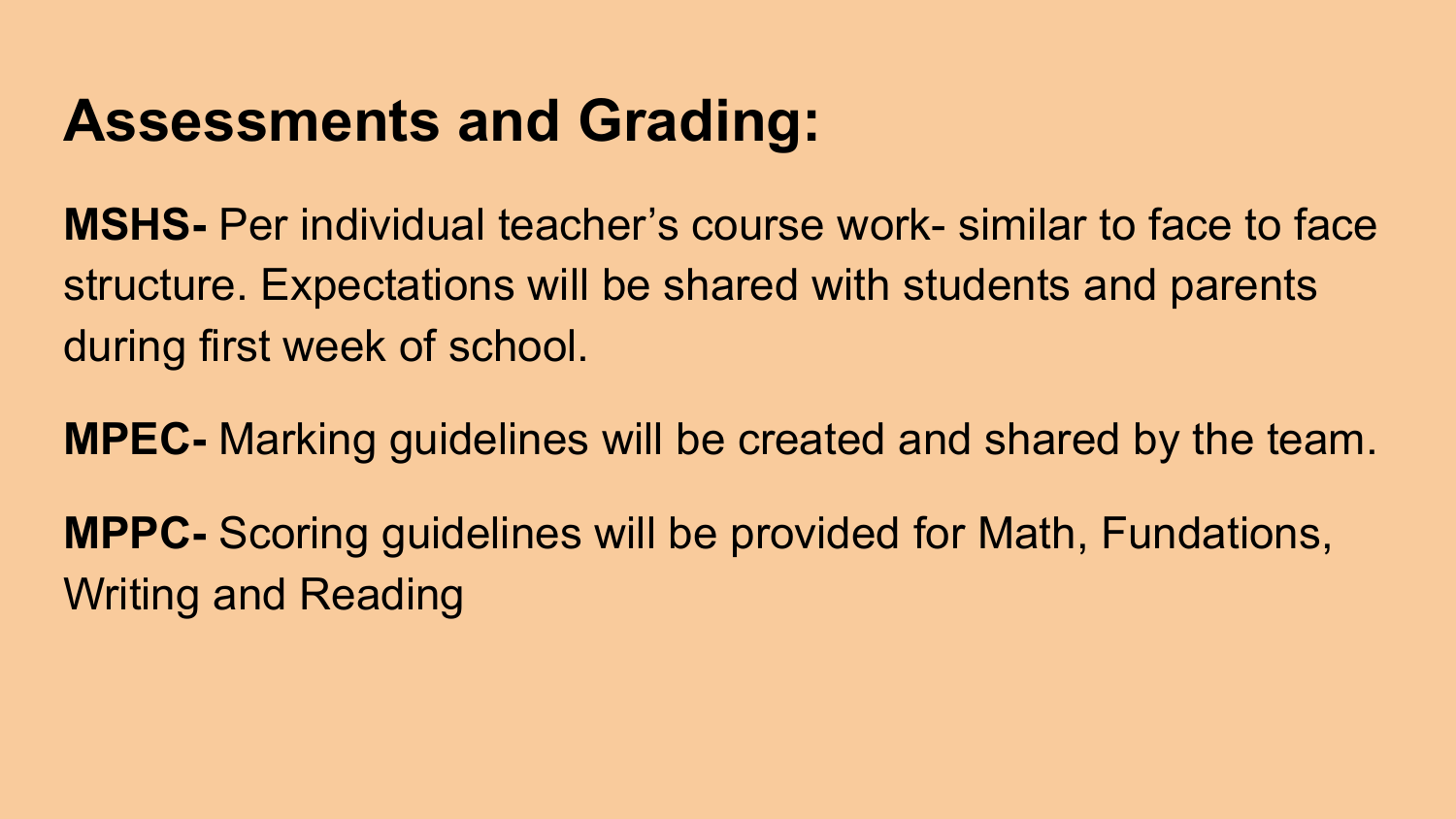# **Technology:**

All students will have district-provided devices available to use for the school year. We will develop and post a device pick-up schedule within the next week.

Device support and repair will be available through our Technology Department throughout the school year.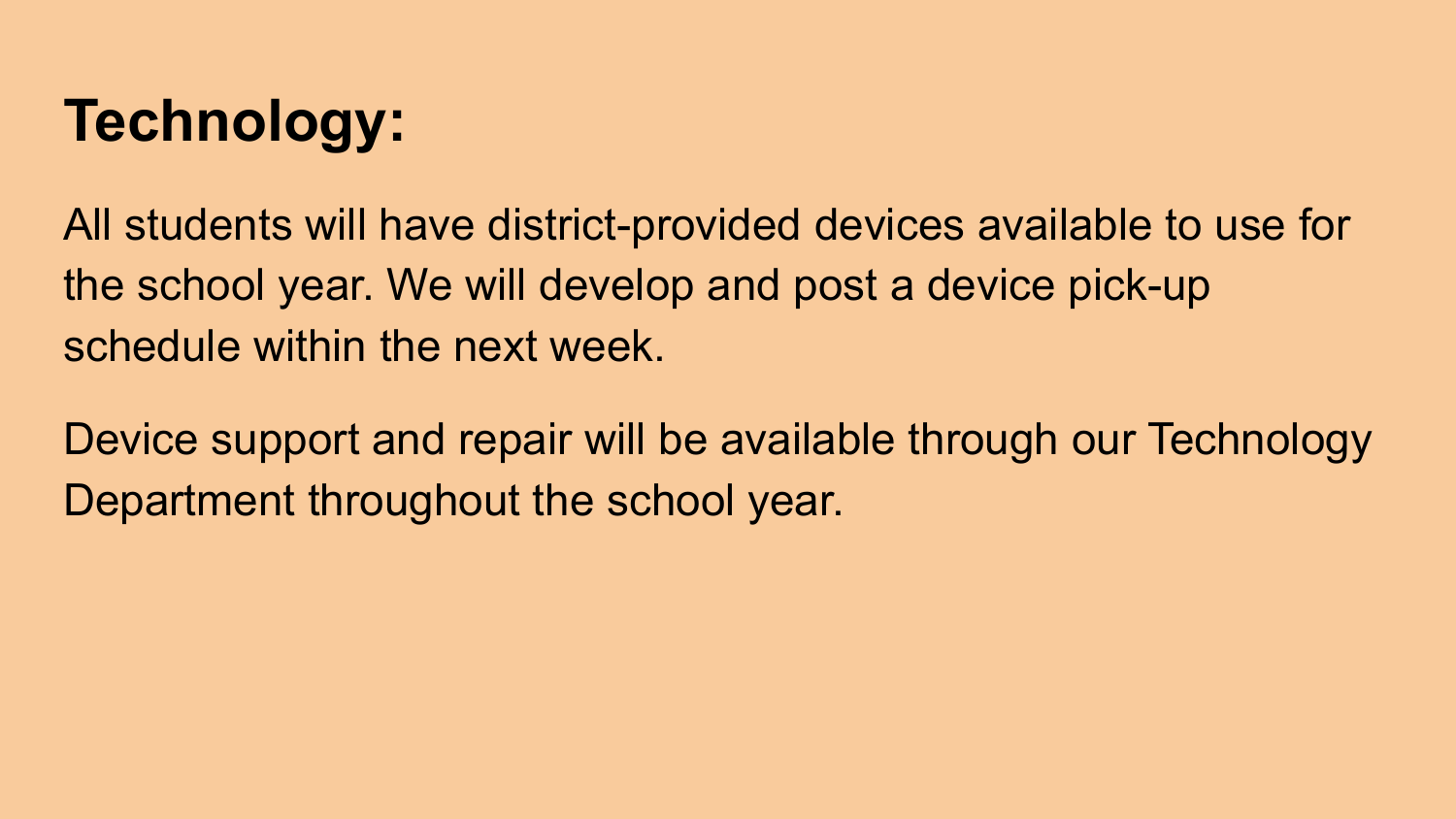- Our **In-person Instruction** includes students with low-incidence disabilities and students who do not participate in the General Education curriculum
	- Low-incidence disabilities refer to a visual impairment or hearing loss, deaf-blindness, and significant cognitive impairment, autism. For children, the definition extends to any impairment that requires individualized intervention services provided by professionals with highly specialized skills and knowledge in order for the child to benefit from his or her education.
- Our **Virtual Instruction** includes students with disabilities who participate in the General Education curriculum with/without interventions.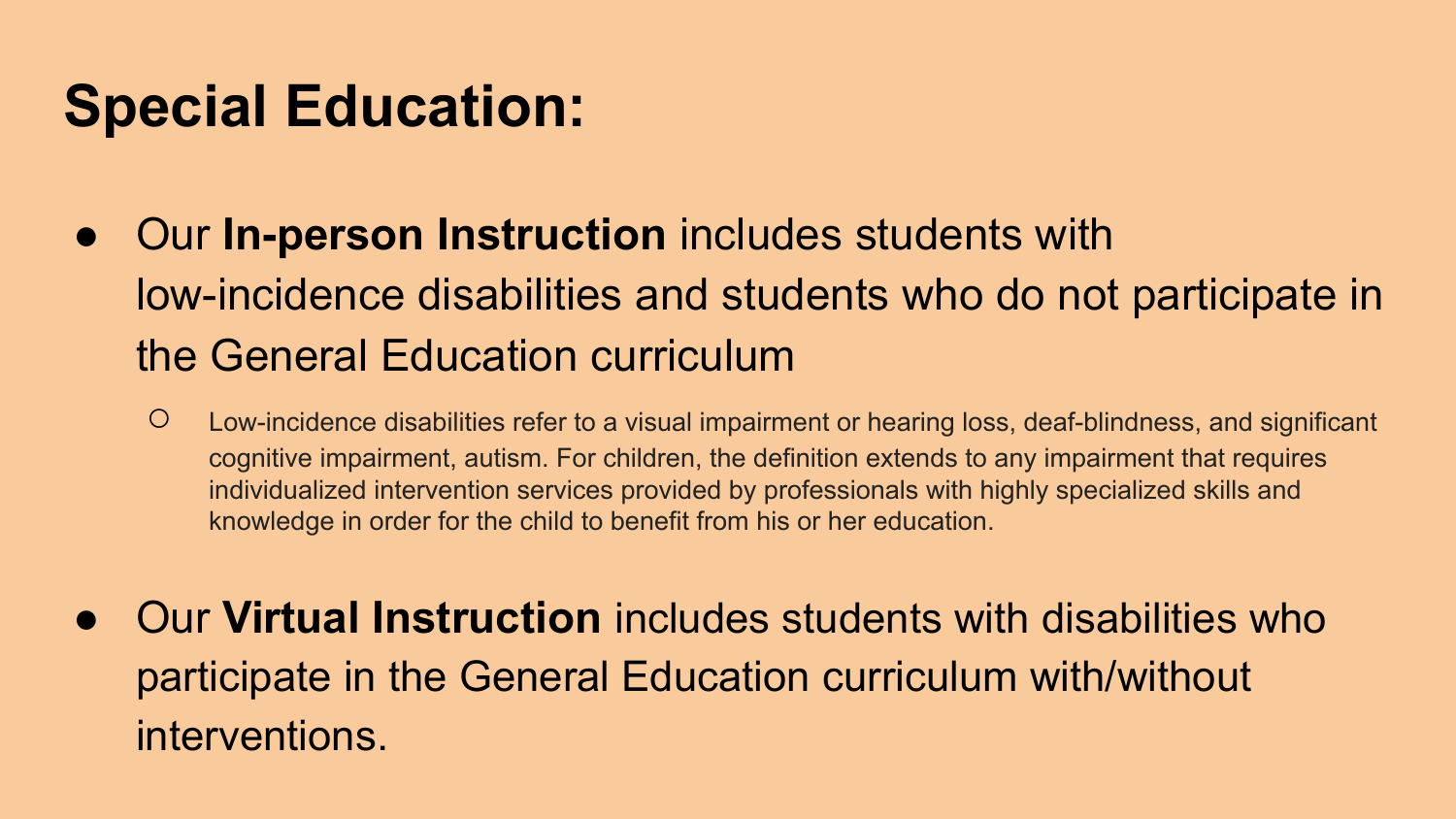#### **In-person Instruction for students with low incidence disabilities**:

#### **Mode of Instruction:**

- In-person instruction for Reading, Writing and Math, Life Skills instruction, Social Skills instruction, Behavioral interventions
- Specials Virtual Synchronous/Asynchronous (see building plan)
- **Related Services TBD**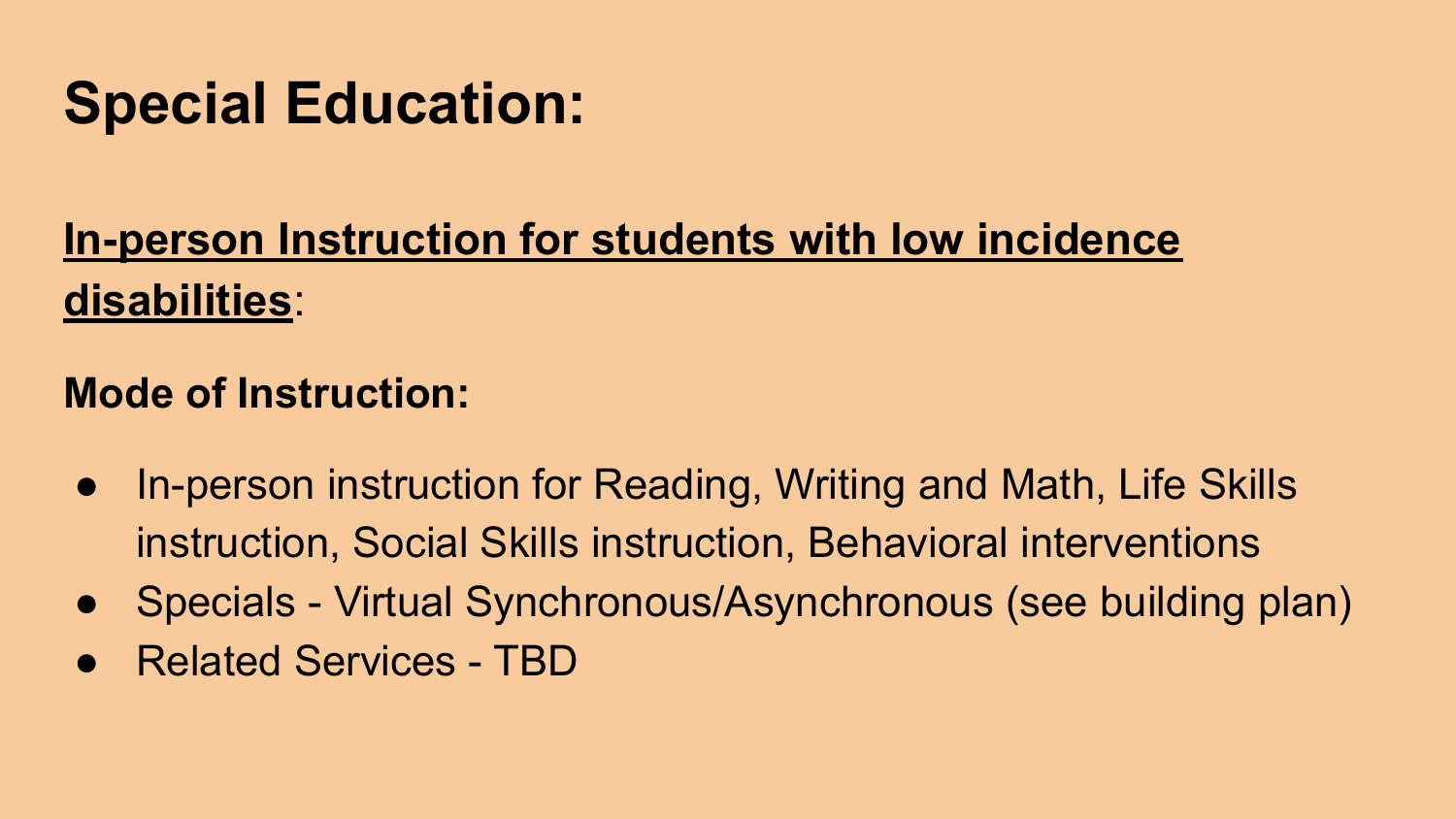#### **In-person Instruction**:

- **Platform for Delivery of Instruction** Face to Face Instruction
- **● The School Day** Monday through Thursday from 9am-12pm at AMSHS
- **● Attendance**  Taken in person
- **Structure of the Day Based on individual needs of students**
- **● Assessment & Grading** Marking guidelines will be created and shared by the team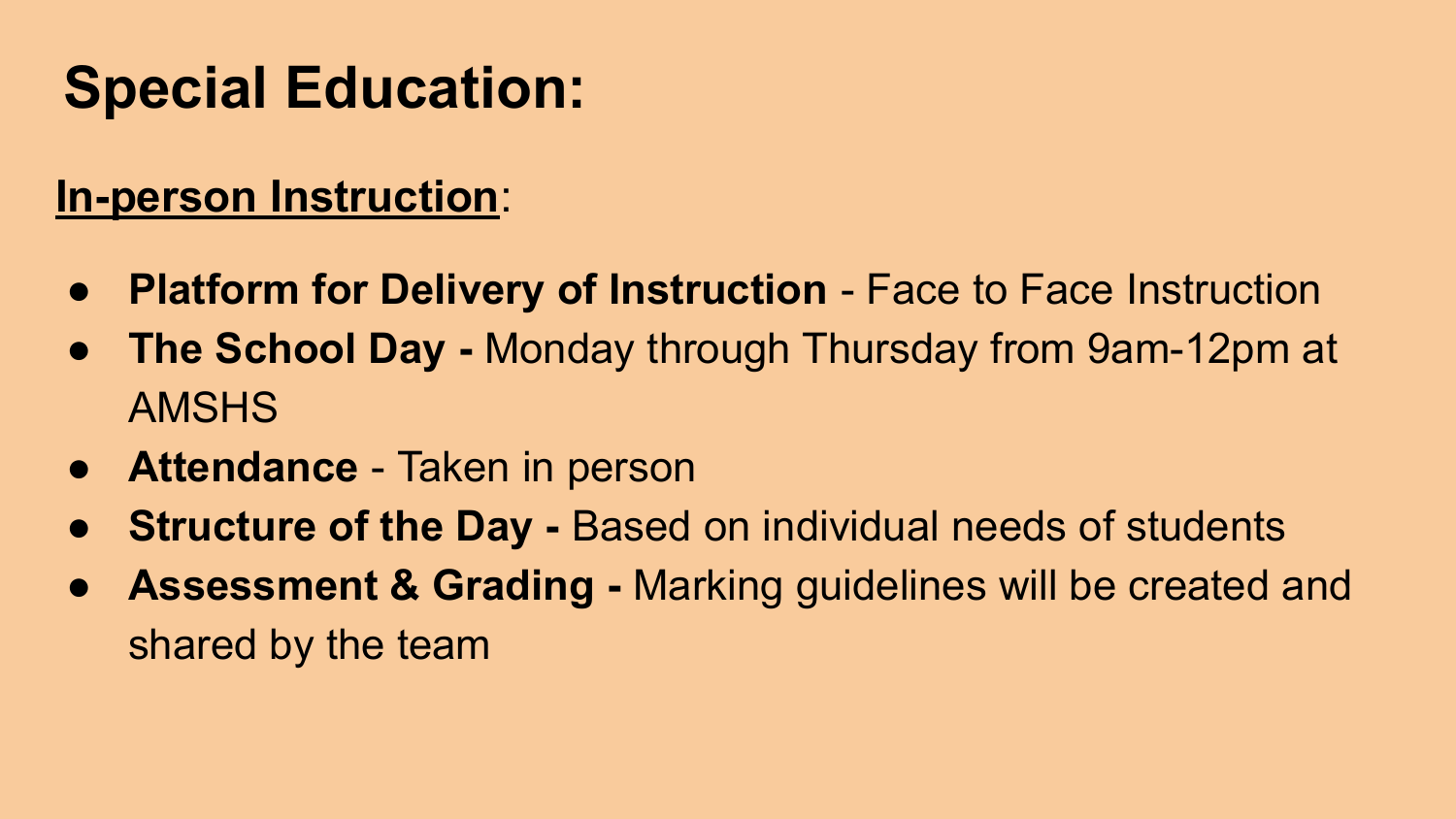#### **Virtual Instruction**:

#### **Mode of Instruction:**

- Core classes Virtual Synchronous (see building's plan)
- Specials Virtual Synchronous/Asynchronous (see building's plan)
- Interventions Virtual Synchronous (see building's plan)
- Related Services TBD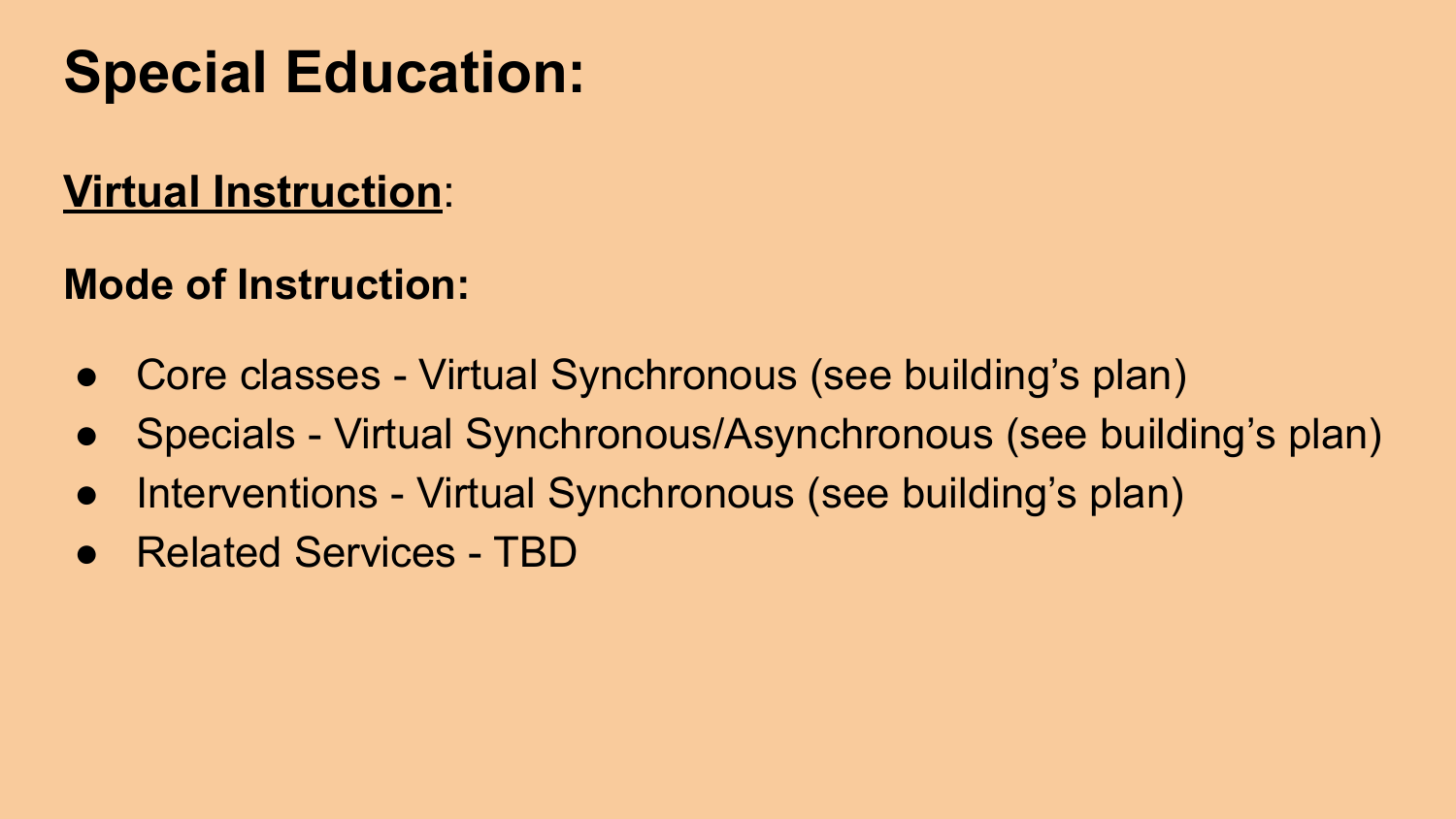#### **Virtual Instruction**:

- **Platform for Delivery of Instruction** Based on specific building's plan
- **The School Day -** Based on specific building's plan
- **● Attendance**  Based on specific building's plan
- **Structure of the Day -** Based on specific building's plan and individual needs of students
- **Assessment & Grading Based on specific building's plan and** individual needs of students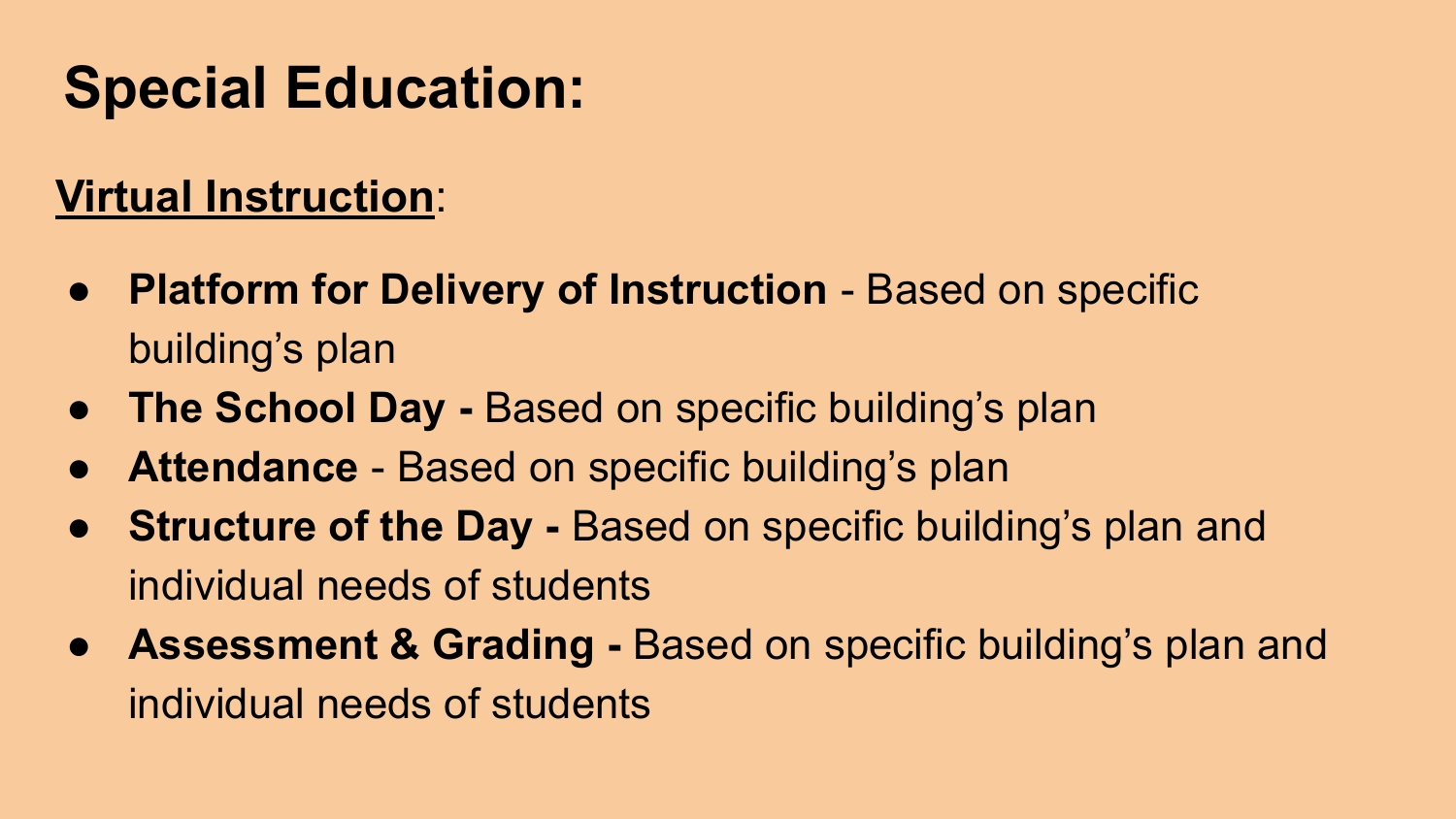#### **Students in Out of District placements:**

- Students in out of district placements will follow the plan for their specific school
	- If the school is offering in-person instruction, transportation will be provided to/from school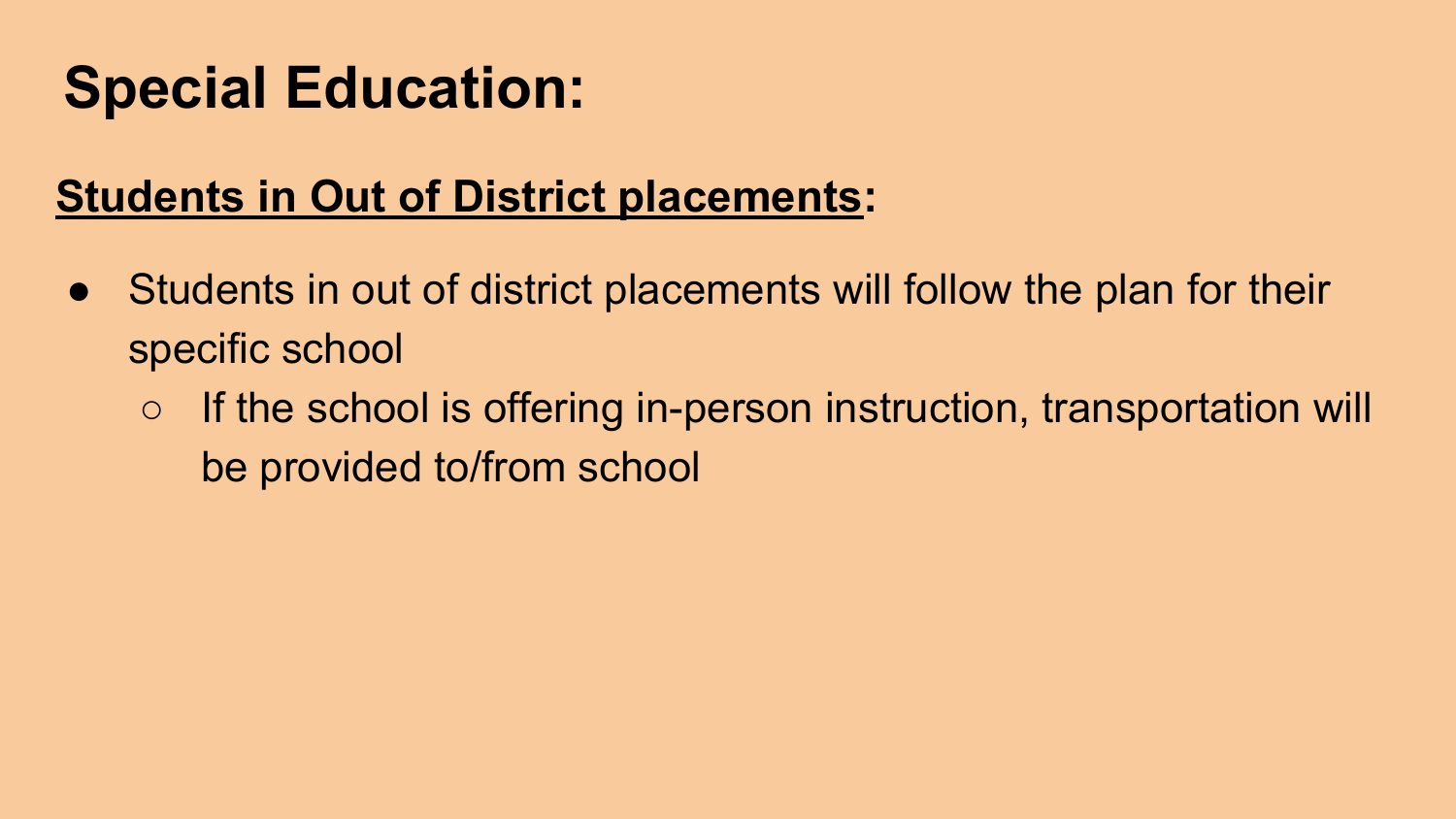# **Gifted Education:**

#### **Virtual Instruction**:

- **Platform for Delivery of Instruction** Based on specific building's plan
- **The School Day -** Based on specific building's plan
- **Attendance** Based on specific building's plan
- **Structure of the Day -** Based on specific building's plan and individual needs of students. Support will be provided through co-teaching model during live instruction (asynchronous), independent work assigned (synchronous), check-ins and during end of the day support period
- **Assessment & Grading Based on specific building's plan and** individual needs of students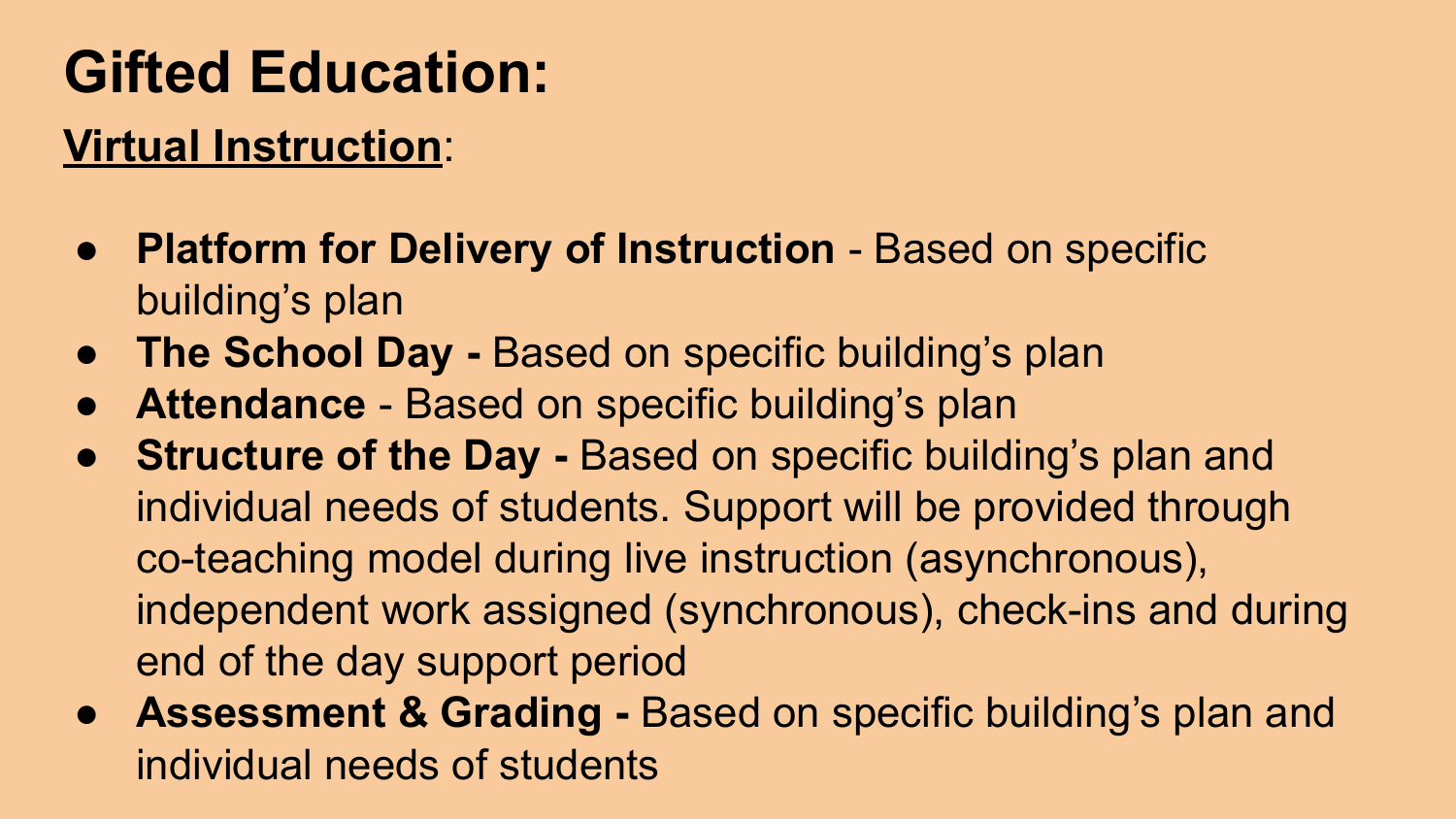#### **Support for Students:**

Additional support for all students will be provided by teachers during flexible daily office hours. Students who receive special education services will also have support from instructional aides and their assigned caseload teacher as needed and per their IEP, Gifted IEP or 504 plan.

We will continue to support all students and will hold virtual meetings with parents and team members.

Students who receive ELL services will continue to work with Mrs. Giatras and Mrs. Bertolet.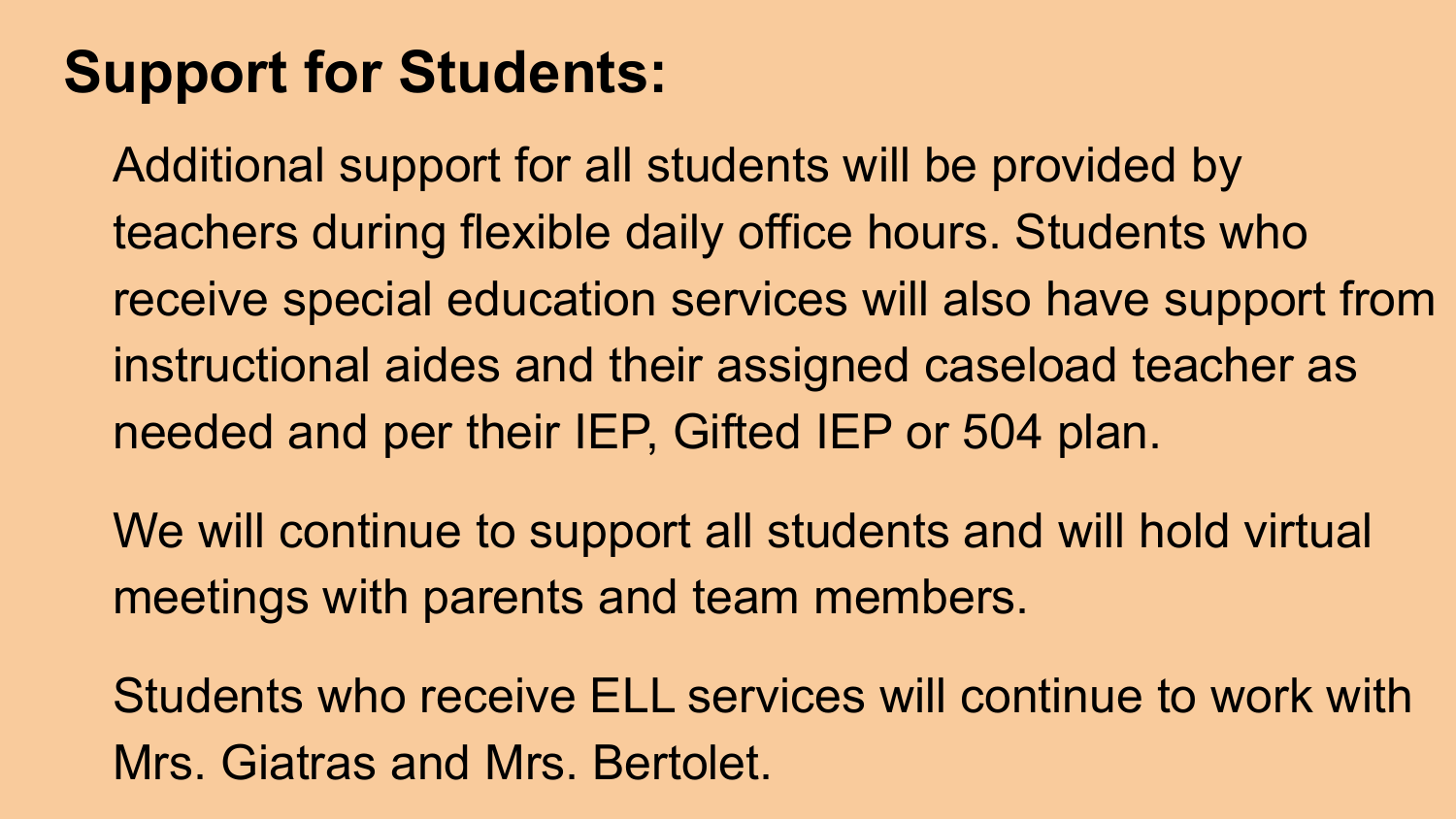#### **Social/Emotional Wellness: This is a focus of our Professional Development plan for this year**

- Agreement with Thom Stecher and Associates to make SEL a year-long professional development focus
	- Full Day August 25, 2020
	- Full Day February 12, 2021
	- 6 early dismissal day sessions for Core Team review, Curriculum fine tuning, and teacher coaching
- SEL Curriculum for K-8 draft is complete and will be presented to the Curriculum Committee in the new school year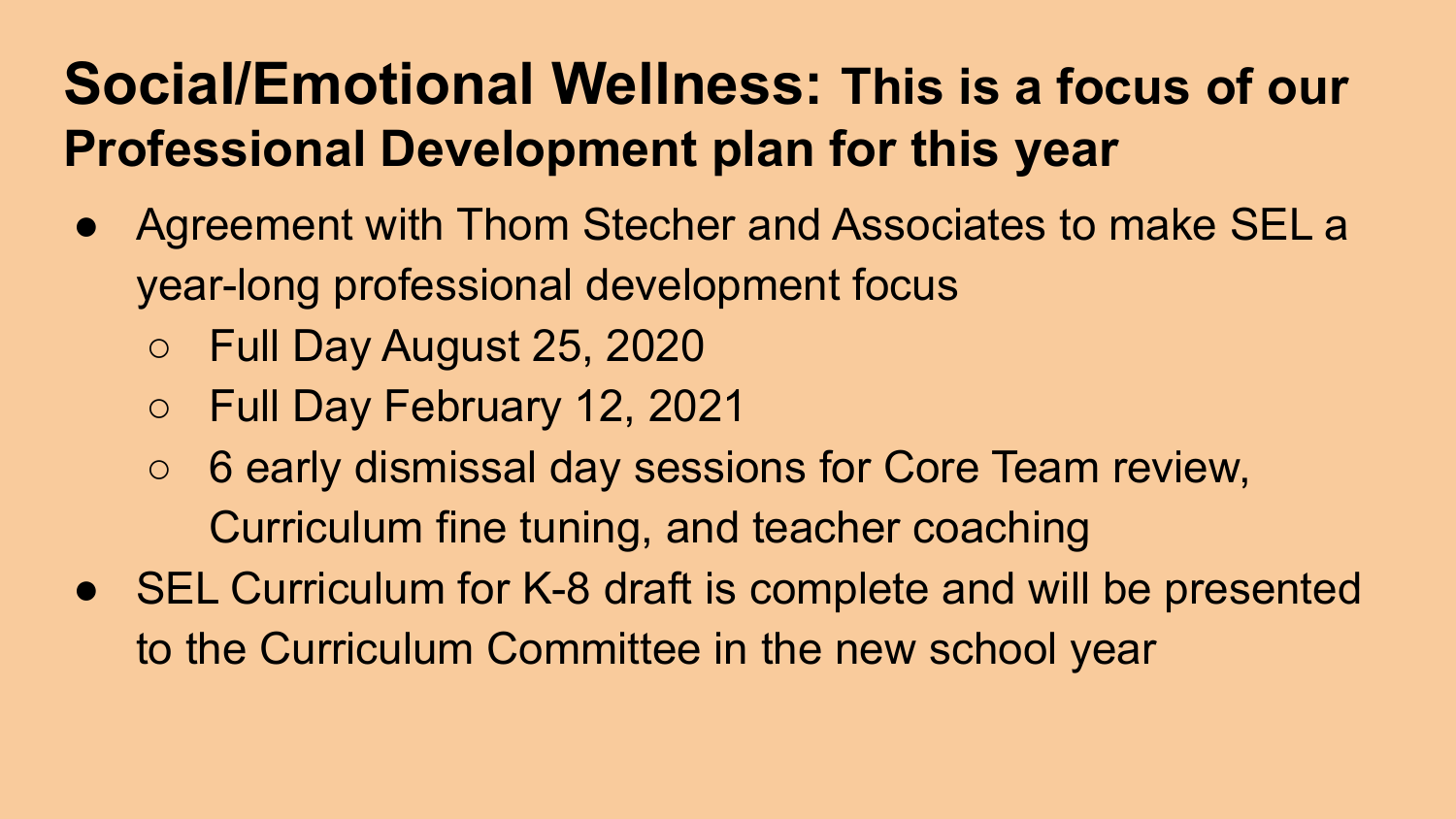#### **Social/Emotional Wellness cont.**

- The school counselors are available to continue meeting with students
- Grades K-6 have SEL support and lessons regularly occurring within schedules.
- The MSHS is discussing where and how to deliver the content developed with the team
	- Determining where to fit into the student day
	- Determining who will deliver the lessons
	- Part of the conversations and support with Thom Stecher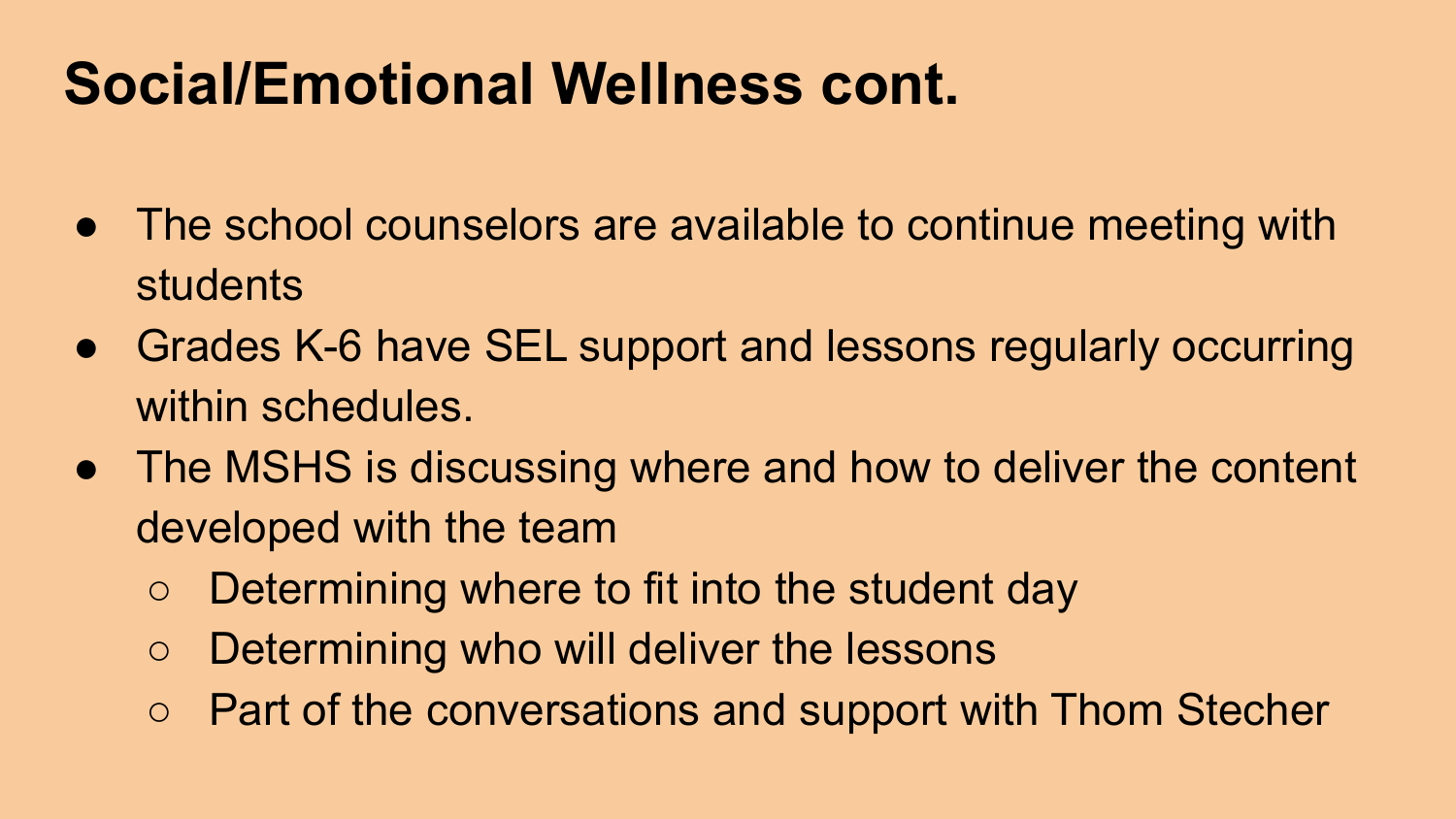#### **Additional Student Services:**

**School counselors** will communicate with parents and students individually and have individual virtual sessions as needed. Our **SAP** liaison from Caron will run groups for students in conjunction with our counselors. Students will continue to be able to access **CONCERN** counseling as needed.

**MSHS- Laurel Life** staff will continue to work with and provide flexible support to any student we identify as benefiting from their services.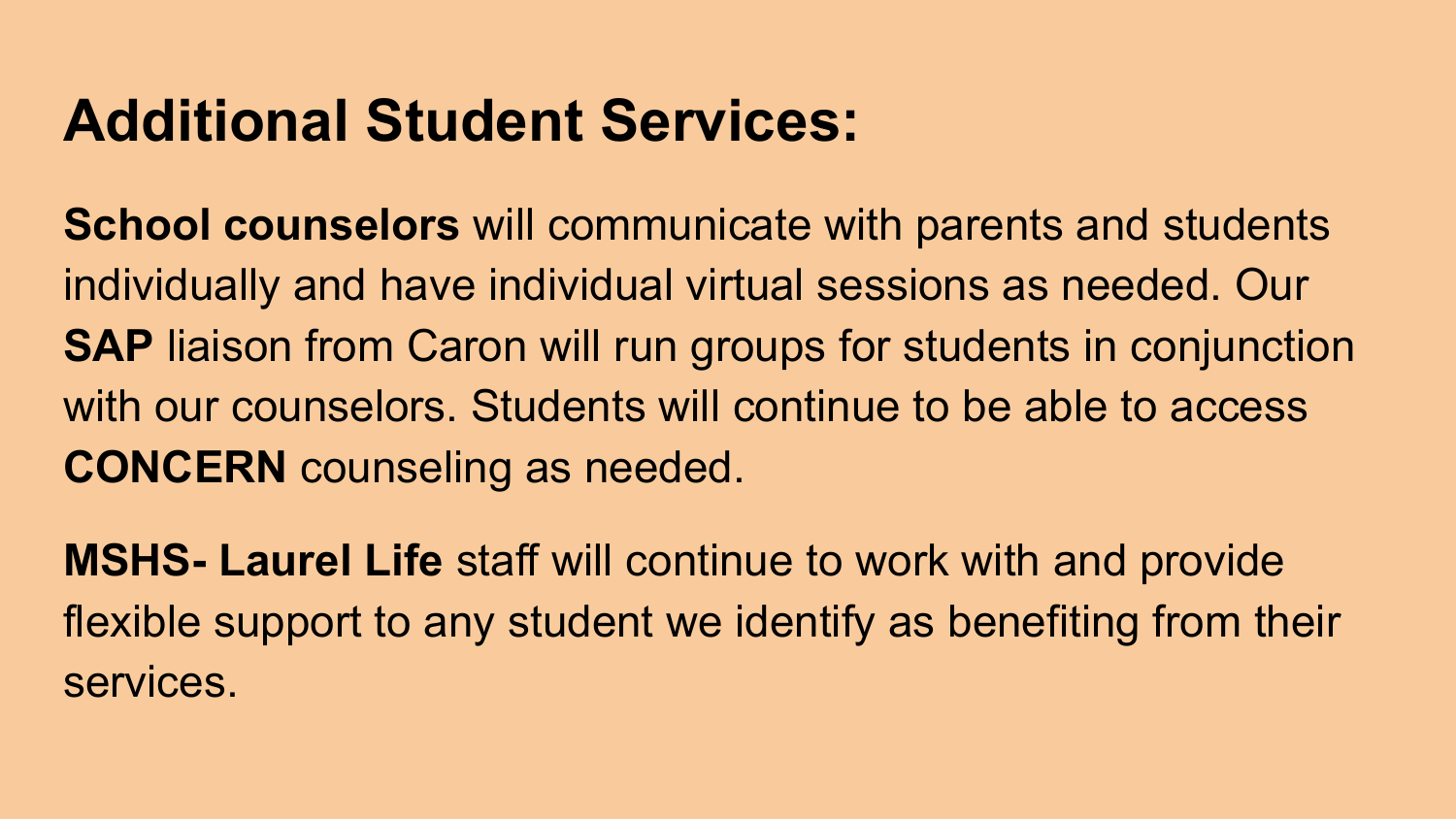## **Parent Resources:**

- 1. Flexible student support schedules (Reading Interns, paraprofessionals, teachers, Laurel Life)
- 2. BCIU Child Care- we are working with BCIU to create child care opportunities and will share information as it becomes available on our district website and through email notifications
- 3. Resources are still available on A+ sharp platform
- 4. School counselors and school nurses will be available to assist parents and meet with them virtually
- 5. Student Lunch Program information will be shared as soon as we receive information from USDA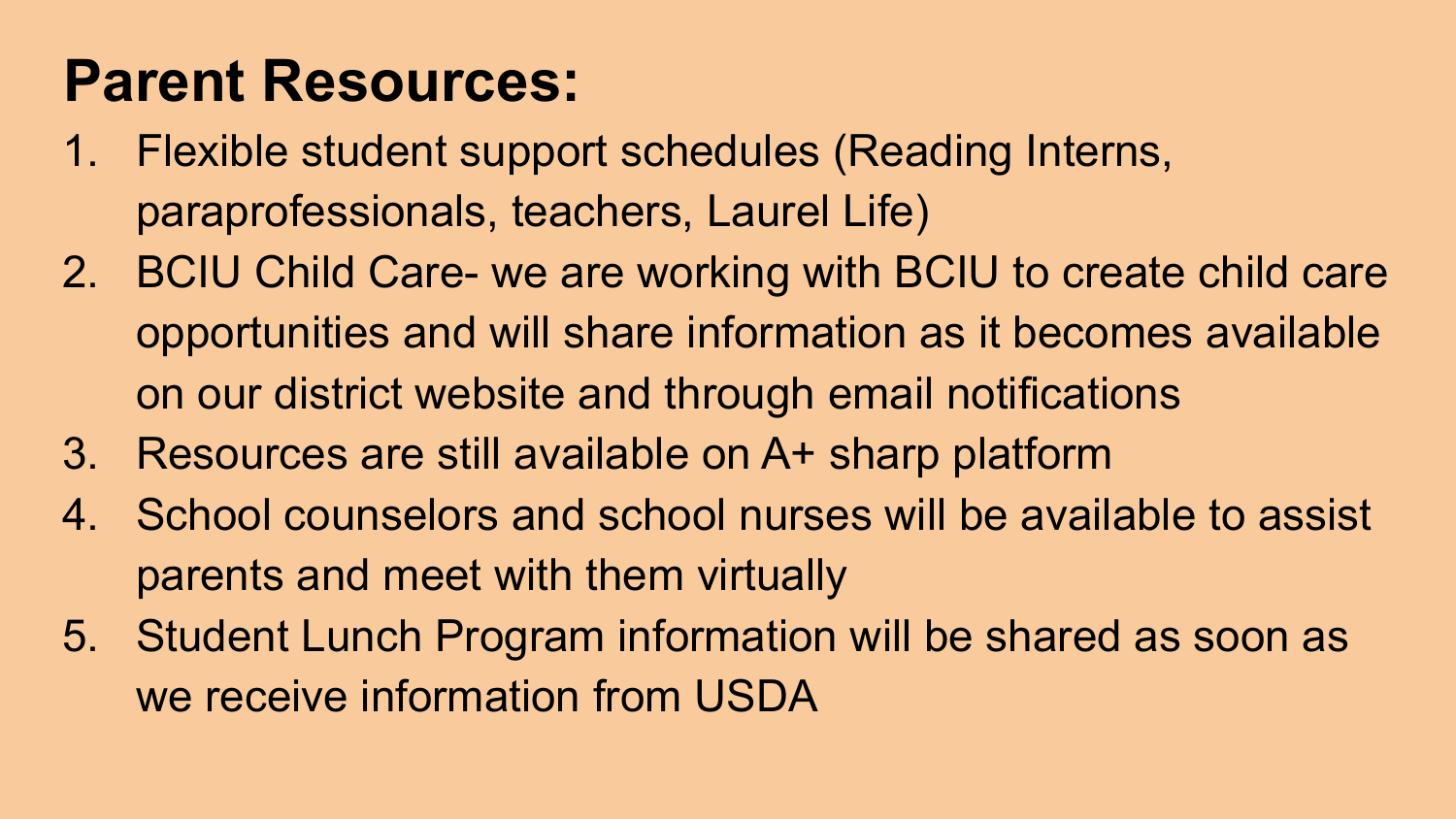# **Question and Answer Opportunities:**

Each building administrator will set up and announce virtual meetings over the next few weeks.

The purpose of these Zoom sessions will be to provide parents and students the opportunity to ask questions specifically related to their building and grade level.